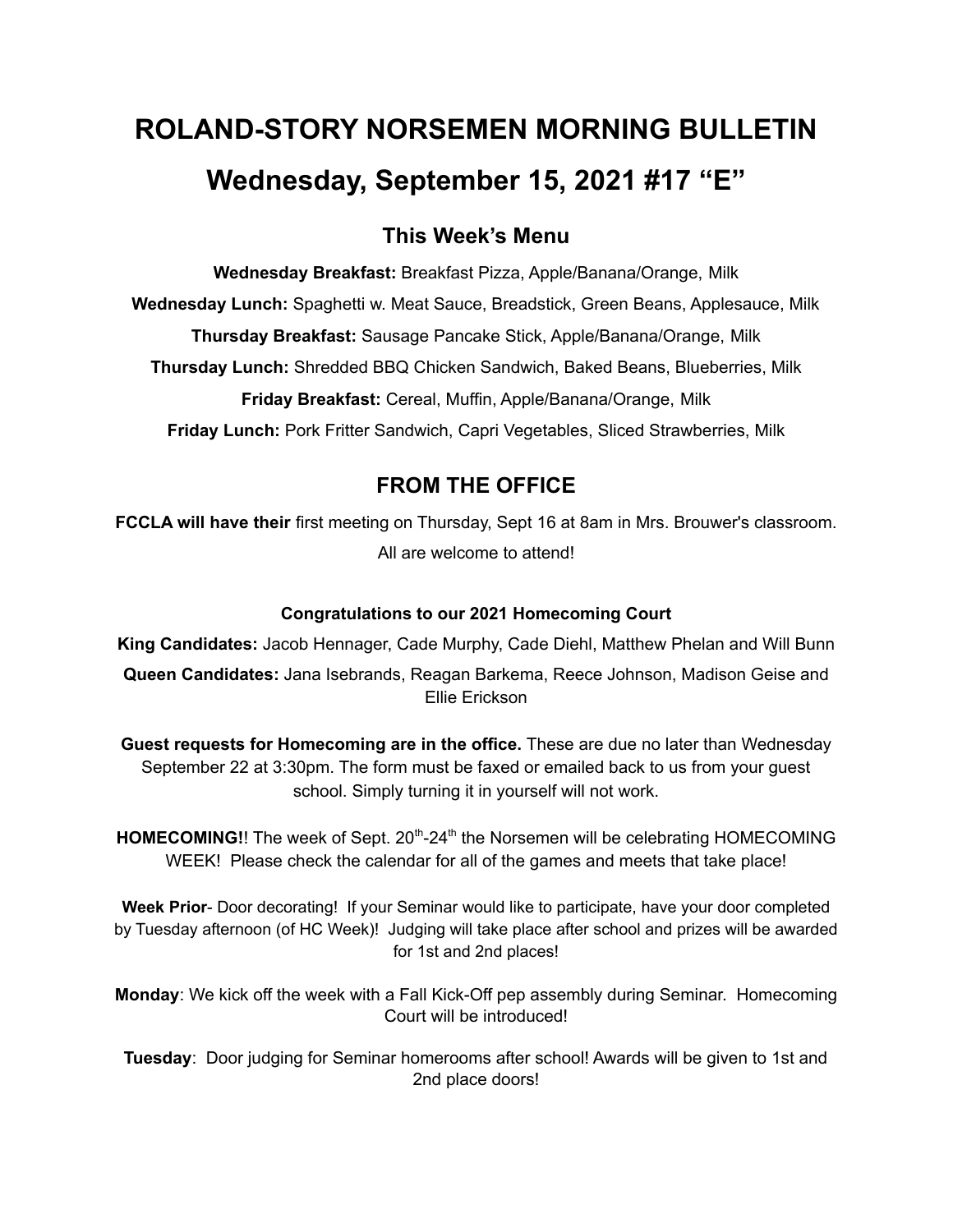**Wednesday**: High school students will eat lunch on the field! (Early dismissal 1:15 p.m.)

**Thursday**: The high school will dismiss to watch the Powder Puff game, starting at 2:15 p.m.

**Friday:** Homecoming Parade! The parade will start at 2:15 p.m. There will be a Pep Rally with the announcement of the Homecoming King and Queen Coronation immediately following the parade at 2:45 p.m.

## **Homecoming Week Themes 9/20-9/24**

**Monday: Class Color Day**

9th-Yellow, 10th- Blue, 11th- Green, 12th- Pink, Staff- Purple

**Tuesday: Decade Day**

**Wednesday: Denim Day**

**Thursday: Hawaiian Day**

**Friday: Norsemen Spirit Day** ⚫️

**From the Counselor's Office:**

# **[COUNSELOR'S](https://docs.google.com/document/d/1vmwczNPbDzXe9vFaG5LJMQ7NYDv-i4oQJHybqA65TUc/edit?usp=sharing) FOLDER**

#### *I plan to attend DMACC! (Seniors)*

*Any senior that plans to attend DMACC for the F'2022 should attend a college application session on Tuesday, September 28, during Seminar. A DMACC representative will be here during Seminar to help you with this application. Sign up in Mrs. Heisterkamp's office.*

#### **Scholarships**

\*University of Iowa: [Strayer-Rairden](https://drive.google.com/file/d/19dd2KrYVSWYKX2eleClYPvARc5_M10rR/view?usp=sharing) Scholarship- \$1,000 (renewable) due 1/31. Going to U of I and has declared Physics or Astronomy as their major

[\\*StudentScholarsihps.org](https://drive.google.com/file/d/15_QGMs4o4nf-uHxHY58Ue31_w-7Qw42k/view?usp=sharing)

1) Be Bold Scholarship- \$25,102 due 9/30 2) Good Fortune Scholarship- \$1,000 due 9/30 3) CollegeXpress Scholarship- \$10,000 due 9/30 4) Nitro Scholarship- \$2,000 due 9/30 5) SP High School Scholarship- \$10,000 due 9/30 6) Women's Ministries Scholarship Program- \$20,000 due 10/15 7) NACME Scholarships- \$5,000 due 10/30 8) Coca-Cola Scholars Program- \$20,000 due 10/31 9) Duckett Local Conservation Scholarship- \$1,000 due 10/31 10) Pursuing a Positive Impact Scholarship- \$3,000 due 10/31